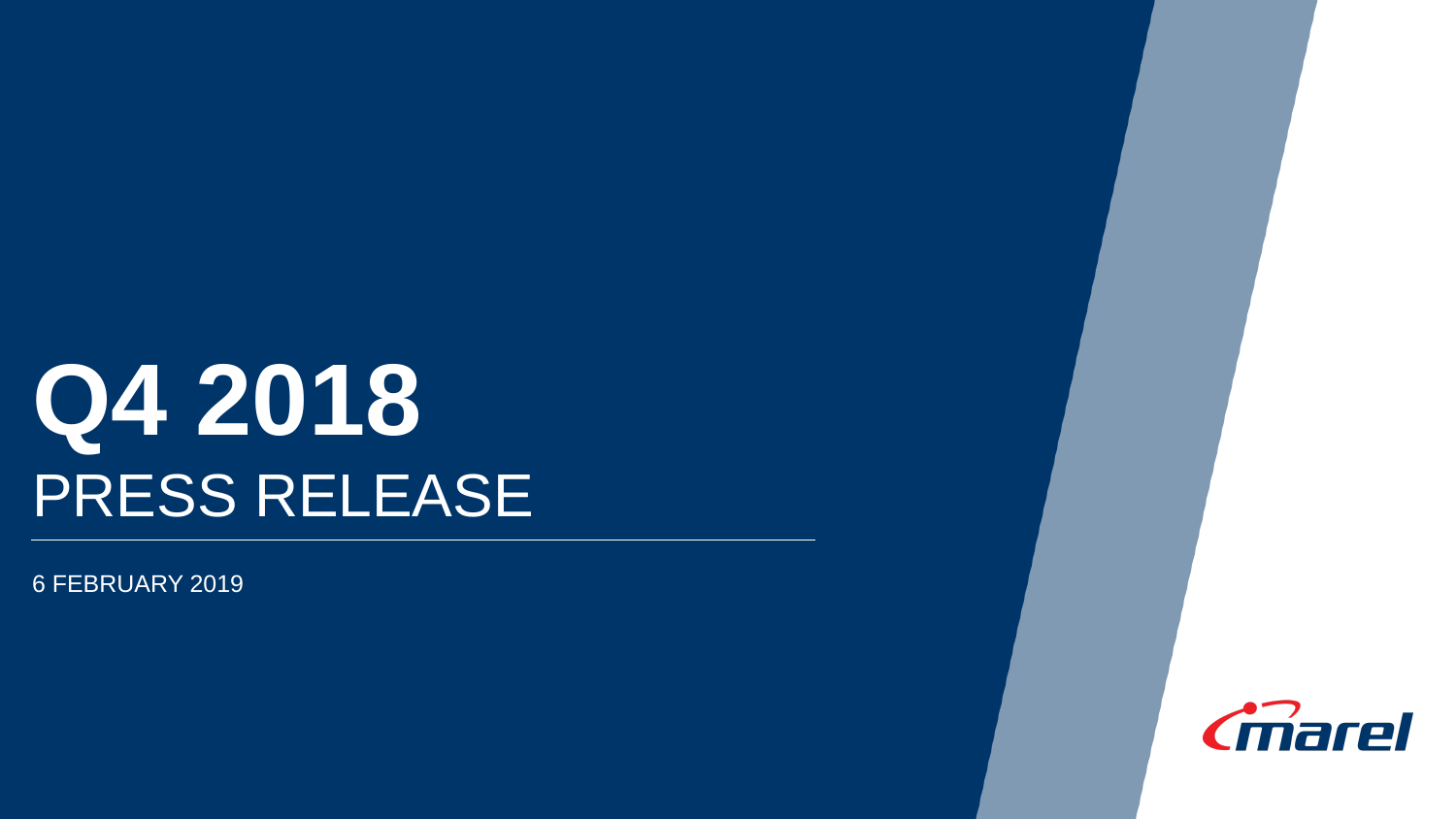

### **15% REVENUE GROWTH AND A SOLID 14.6% EBIT MARGIN IN 2018**

#### **EXECUTIVE SUMMARY KEY FIGURES (**EUR m)

#### **Q4 2018 – Record revenues of EUR 331m**

- Orders received were EUR 296.0m (4Q17: 281.5m).
- Revenues were EUR 330.8m (4Q18: 294.8m).
- EBIT\* was EUR 48.2m (4Q17: 46.2m), translating to an EBIT\* margin of 14.6% (4Q17: 15.7%).
- Net result was EUR 38.0m (4Q17: 33.8m).
- Basic earnings per share (EPS) were EUR 5.61 cents (4Q17: 4.81 cents).
- Cash flow from operating activities before interest and tax in the quarter was EUR 62.2m (4Q17: 65.2m).

#### **Full year 2018 – Strong organic growth and solid operational performance**

- Orders received were EUR 1,184.1m (FY17: 1,143.7m).
- Revenues were EUR 1,197.9m (FY17: 1,038.2m).
- EBIT\* was EUR 175.2m (FY17: 157.4m), translating to an EBIT\* margin of 14.6% (FY17: 15.2%).
- Net result was EUR 122.5m (FY17: 96.9m).
- Basic earnings per share (EPS) were EUR 17.95 cents\*\* (FY17: 13.70 cents).
- Cash flow from operating activities before interest and tax was EUR 205.8m (FY17: 236.2m).
- Net debt/EBITDA was x2.0 at year-end (3Q18: x2.1). Targeted capital structure is x2-3 net debt/EBITDA.
- The order book was EUR 476.0m (YE17: 472.1m).

#### **Árni Oddur Thórdarson, CEO**

*"We are delighted to report record revenues of 331 million in the final quarter of 2018, up 12% compared to the strong fourth quarter in 2017. Revenues for the full year 2018 were up 15%, of which 12.5% was organic growth. With one of the largest installed base worldwide and our proactive service mindset, 35% of our total revenues comes from recurring maintenance revenues. EBIT was solid at 14.6% in Q4 2018 and for the full year.*

*Orders received in Q4 were 296 million, up by 5% when compared to Q4 2017 and a 10% rise from Q3 2018. The orders received for the full year 2018 were solid at 1,184 million, and rose marginally when compared with the robust growth in 2017. Trade constraints and geopolitical issues make timing of orders harder to predict. In such circumstances however, Marel as a product pioneer with extensive global reach, is well positioned to capitalize on the markets' requirement to match the supply and demand of food. We still expect the underlying annual growth of the total market to be 4-6% on average and our aim is to continue to grow faster.*

*Our cash flow generation continues to be best in class and we continuously reinvest in innovation, global reach and infrastructure. We also complement our product portfolio and global reach with acquisitions to accelerate our journey to transform the way food is processed. Last year we acquired MAJA for the enterprise value of 35 million, acquired treasury shares and paid out dividends for close to a 100 million. Our strong operational cash flow and improvements in operating performance lead us to x2 net debt/EBITDA, which is at a similar level to last year despite these high investments.*

*The dual listing of Marel shares on an international stock exchange in addition to its listing in Iceland is proceeding well and the primary focus is now on Nasdaq Copenhagen and Euronext Amsterdam. It is important for a global leader to have a global stage to support its ambitious growth plan, and drive fair day-to-day trading and continued shareholder returns."*

| 4Q18  | 4Q17  | Change  | As per financial statements                   | <b>FY18</b> | <b>FY17</b> | Change |
|-------|-------|---------|-----------------------------------------------|-------------|-------------|--------|
| 330.8 | 294.8 | 12.2%   | Revenues                                      | 1.197.9     | 1,038.2     | 15.4%  |
| 130.3 | 116.9 | 11.5%   | Gross profit                                  | 467.5       | 406.7       | 14.9%  |
| 39.4% | 39.6% |         | Gross profit as a % of revenues               | 39.0%       | 39.2%       |        |
| 48.2  | 46.2  | 4.3%    | EBIT*                                         | 175.2       | 157.4       | 11.3%  |
| 14.6% | 15.7% |         | EBIT* as a % of revenues                      | 14.6%       | 15.2%       |        |
| 56.3  | 56.0  | 0.5%    | <b>EBITDA</b>                                 | 215.5       | 192.0       | 12.2%  |
| 17.0% | 19.0% |         | EBITDA as a % of revenues                     | 18.0%       | 18.5%       |        |
|       |       |         | PPA related costs, including depreciation and |             |             |        |
| (7.3) | (2.4) |         | amortization                                  | (14.3)      | (17.1)      |        |
| 40.9  | 43.9  | $-6.8%$ | Result from operations (EBIT)                 | 160.9       | 140.3       | 14.7%  |
| 12.4% | 14.9% |         | EBIT as a % of revenues                       | 13.4%       | 13.5%       |        |
| 38.0  | 33.8  | 12.4%   | Net result                                    | 122.5       | 96.9        | 26.4%  |
| 11.5% | 11.5% |         | Net result as a % of revenues                 | 10.2%       | 9.3%        |        |
| 296.0 | 281.5 | 5.2%    | Orders Received                               | 1.184.1     | 1,143.7     | 3.5%   |
|       |       |         | Order Book                                    | 476.0       | 472.1       | 0.8%   |

| 4Q18                     | 4017                     | Cash flows                                                                              | <b>FY18</b>               | <b>FY17</b>                |
|--------------------------|--------------------------|-----------------------------------------------------------------------------------------|---------------------------|----------------------------|
| 62.2                     | 65.2                     | Cash generated from operating activities,<br>before interest & tax                      | 205.8                     | 236.2                      |
| 53.1<br>(15.6)<br>(17.9) | 50.8<br>(18.1)<br>(26.6) | Net cash from (to) operating activities<br>Investing activities<br>Financing activities | 166.8<br>(84.5)<br>(60.2) | 195.6<br>(77.7)<br>(122.2) |
| 19.6                     | 6.2                      | Net cash flow                                                                           | 22.1                      | (4.3)                      |
|                          |                          |                                                                                         | 31/12                     | 31/12                      |

| <b>Financial position</b><br>Net Interest Bearing Debt | --------<br>2018 | ----<br>2017 |  |
|--------------------------------------------------------|------------------|--------------|--|
|                                                        | 431.6            | 365.1        |  |
| Operational working capital <sup>1)</sup>              | 27.7             | 1.8          |  |

<sup>1)</sup> Trade receivables, Inventories, Net Work in Progress and Trade payables

| 4Q18  | 4017  | <b>Key ratios</b>                         | <b>FY18</b> | <b>FY17</b> |
|-------|-------|-------------------------------------------|-------------|-------------|
|       |       | Current ratio                             | 0.9         | 0.8         |
|       |       | Quick ratio                               | 0.6         | 0.6         |
|       |       | Number of outstanding shares (millions)   | 671.8       | 693.8       |
|       |       | Market cap. in billions of Euros based on |             |             |
|       |       | exchange rate at end of period            | 1.9         | 1.9         |
| 27.9% | 25.3% | Return on equity                          | 22.2%       | 18.2%       |
| 5.61  | 4.81  | Basic earnings per share in euro cents    | 17.95       | 13.70       |
|       |       | Leverage adjusted result <sup>2)</sup>    | 2.0         | 1.9         |

2) Net Interest Bearing Debt / LTM EBITDA.

\*Operating income adjusted for PPA related costs, including depreciation and amortization. \*\* Impacted by a change in corporate tax in the Netherlands.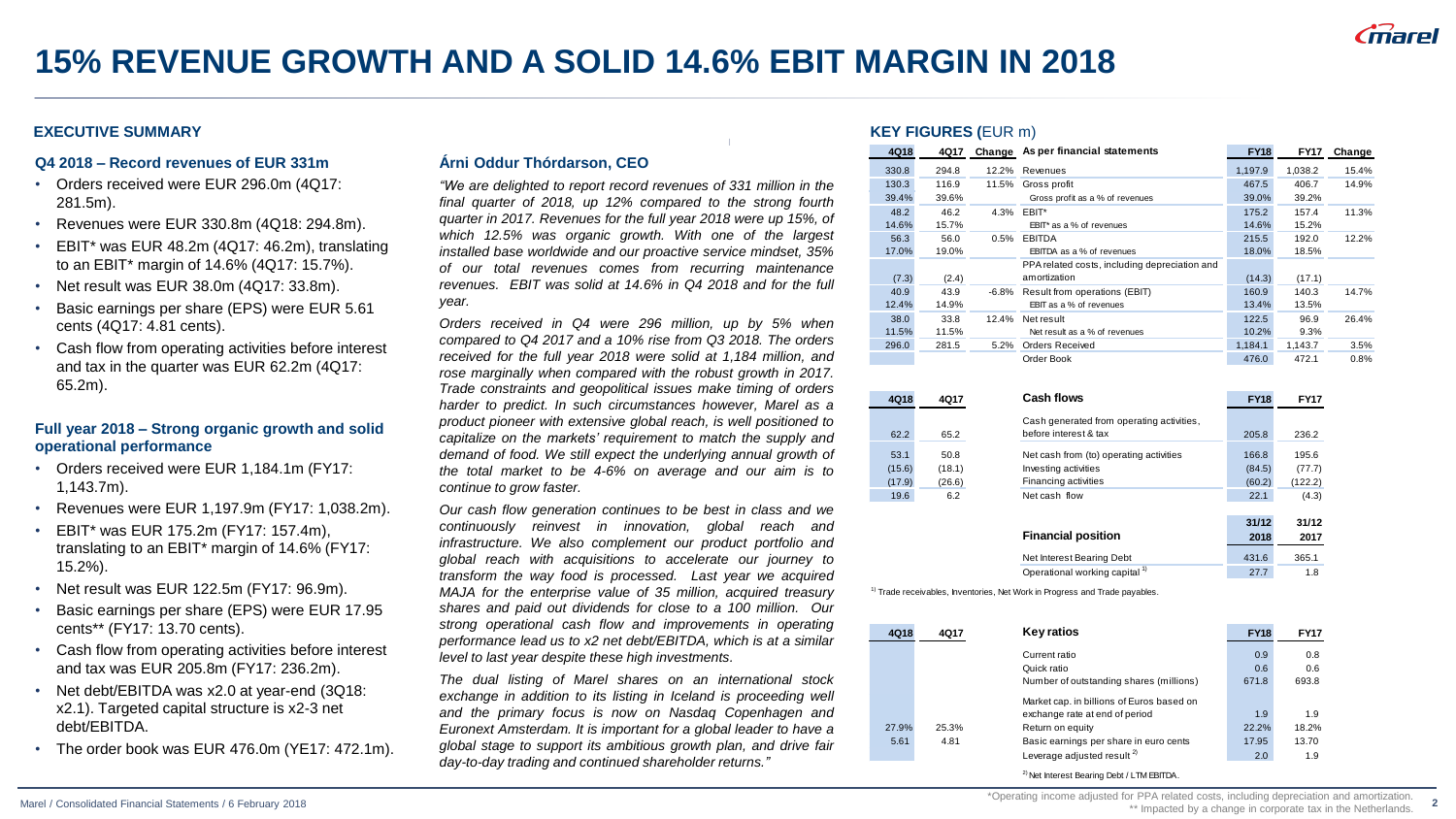#### **Listing of Marel shares on an international stock exchange**

- The review of alternative listing options for Marel remains firmly on track. The process was initiated at the 2018 AGM, when Chairman Asthildur Otharsdottir informed that leading independent capital markets advisory firm STJ Advisors had been engaged to evaluate the potential listing alternatives available to Marel. Marel is in the process of engaging two international investment banks as global coordinators. Local financial institutions will be added to the syndicate once a decision on listing location has been made.
- *Dual listing -* The Board of Directors, based on recommendation from management and STJ, believe that a dual listing of shares on an international stock exchange, in addition to its current listing in Nasdaq Iceland, is the optimal way to align the interests of current and future shareholders. The other two options that were under review, were to continue the single listing on Nasdaq Iceland, and to delist from Nasdaq Iceland and relist on a another international exchange.
- *Listing location -* As part of the process, a detailed request for information (RFI) was sent to five exchanges and a substantial technical analysis carried out. In the second round, primary focus was placed on Euronext Amsterdam, Nasdaq Copenhagen, and the London Stock Exchange. The selection has now been narrowed to Euronext Amsterdam and Nasdaq Copenhagen.
- *Timeline -* Next step in the process is to finalize the listing location by the 2019 AGM and select local partners to complete the syndicate for the execution phase. Once a decision has been reached, the execution phase is estimated to take up to nine months, with precise timing determined depending on developments in Marel's business and general financial market conditions.

#### **Changes in the organizational structure and Executive Team**

• In June 2018, Marel announced an organizational change where the Commercial function was split into two new functions, Service and Global Markets and new appointments were made to Marel's Executive Team. This new structure will allow for closer proximity to customers and better scalability to support Marel's ambitious growth strategy going forward.

#### **A formal share buyback program initiated**

- In order to align the interests of current and future shareholders regarding the dual listing of Marel shares on an international stock exchange, the Board of Directors decided to call for an Extraordinary General Meeting on 22 November 2018.
- The two proposals on the agenda were both approved by the meeting. Firstly, to reduce the Company's share capital in connection with preparations for possible dual listing of the company, for the benefit of shareholders. Article 2.1 of the Articles of Association for Marel hf. was amended accordingly and now states as follows: "The share capital of the Company amounts to ISK 682,585,921.
- Secondly, authorization was granted to the Board of Directors to initiate a formal share buyback program, under which the Company may purchase up to 34,129,296 shares in total, corresponding to 5% of share capital. All relevant information and documents in relation to the Extraordinary General Meeting are available and archived on marel.com/egm.
- On 1 February 2019, Marel hf. had purchased a total of 10,343,189 of own shares under the buyback program, which corresponds to 1.52% of issued shares in the company, for a total purchase price of ISK 3,991,155,307 (EUR ~29m). Buybacks under the first tranche of the program will amount to a maximum of 17,305,940 million shares, or the equivalent of 2.5% of issued shares. The first tranche of the buyback program is in effect from 4 December 2018 until and including 5 March 2019.

#### **Dividend proposal for 2019**

- The Board of Directors will propose at the 2019 Annual General Meeting that EUR 5.57 cents dividend per outstanding share will be paid for the operational year 2018, corresponding to around 30% of net result for the year 2018. This is a 33% increase in dividend per share compared with previous year.
- This is proposed in accordance to Marel's dividend policy, disclosed at Marel's Annual General Meeting in March 2011. The target is that the net debt/EBITDA ratio is 2 - 3 times EBITDA, excess capital to be used to stimulate growth and value creation as well as paying dividend and that dividend or share buy-back is targeted at 20-40% of the net result.
- If approved by Marel's shareholders, the Company's shares traded on and after 7 March 2019 (Ex-date) will be ex-dividend and the right to a dividend will be constricted to shareholders identified in the Company´s shareholders registry at the end of 8 March 2019, which is the proposed record date. Payment date expected to be on 27 March 2019.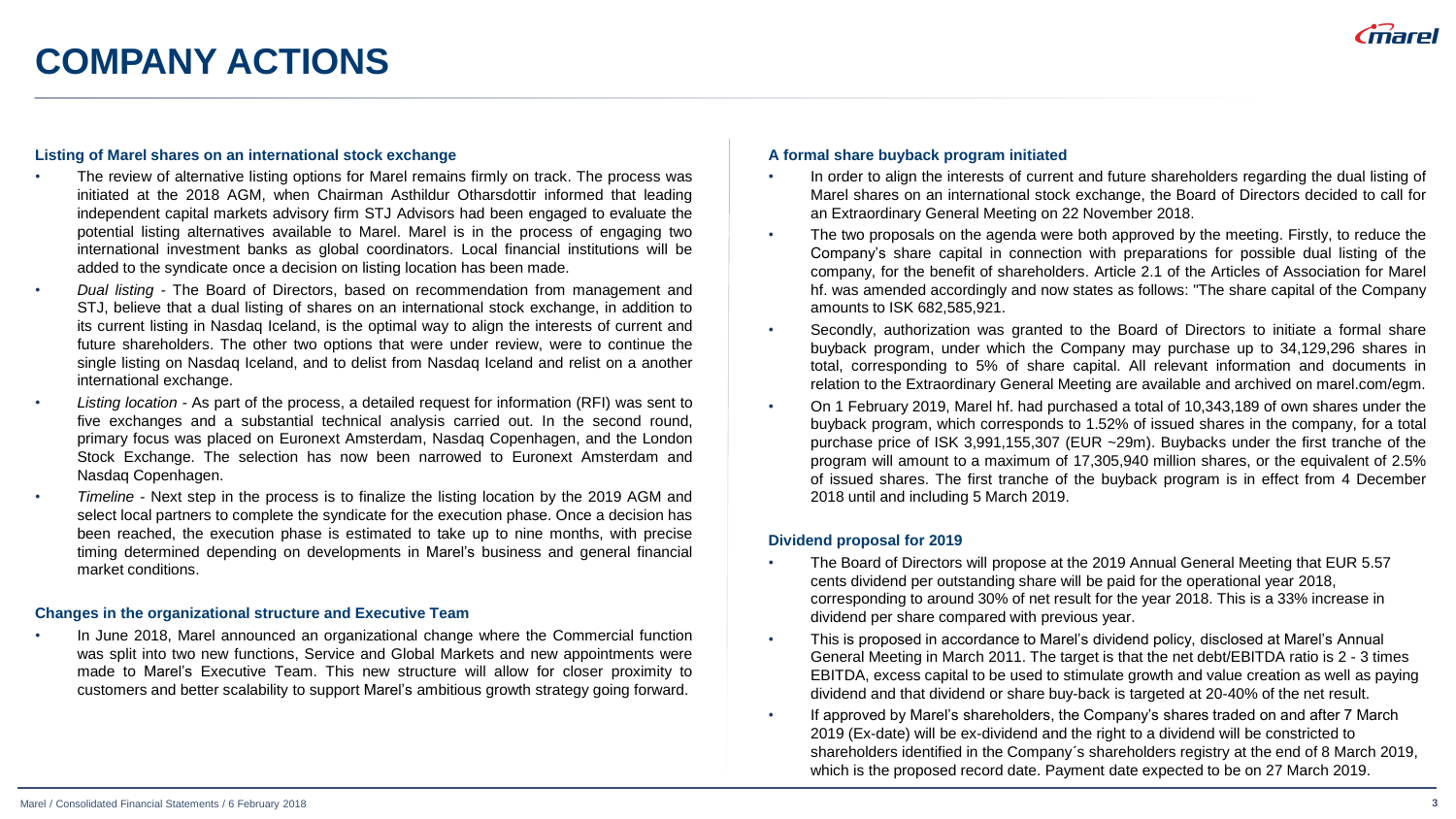## **FINANCIAL PERFORMANCE**

#### **Order book at good level, balanced exposure to global economies and local markets**

- Orders received were EUR 1,184.1m in 2018, up 3.5% from EUR 1,143.7m in 2017. Orders received in the fourth quarter were EUR 296.0m, up 5.2% compared to 4Q17. Orders received from newly acquired MAJA was EUR 8m since the acquisition date.
- Overall, Marel's commercial position continues to benefit from its full-line offering and steady launch of innovative high-tech products for smarter processing. Global reach and focus on full-line offering across the poultry, meat and fish industries counterbalances fluctuations in operations. Market conditions have been exceptionally favorable in recent quarters and are now adjusting towards more normalized levels. With one of the largest installed base worldwide, a significant proportion of Marel's revenues derive from recurring maintenance revenues or around 35% for the full year of 2018.
- The order book was EUR 476m at year-end, compared to 472m at YE17. This equals 40% of 12-month trailing revenues. The book-to-bill ratio was 0.99 in 2018 compared to 1.10 for FY17.
- Greenfields and projects with longer lead times constitute the vast majority of the order book. The strong order book continues to provide a good foundation for 2019.

#### **High quality earnings through Marel's global exposure, balanced geographical mix and recurring revenue mix**

- Marel continues to deliver double digit revenue growth QoQ and YoY. Revenues were very strong in the quarter and totaled EUR 330.8m in 4Q18 in line with our large order book and timing of project delivery. Ramp up and good execution in the quarter resulted in record revenues historically that relieves pressure from running at the same capacity in beginning of 2019. In comparison, revenues were EUR 282.0m in 3Q18 and EUR 294.8m in 4Q17. EBIT\* margin was 14.6% in 4Q18 and EBIT\* was EUR 48.2m, up 4.3% YoY.
- Revenues for the full year were EUR 1,197.9m, up 15.4% compared to 2017. EBIT was EUR 175.2m, up 11.3% YoY from EUR 157.4m. EBIT\* margin in 2018 was 14.6%, compared to 15.2% in 2017.
- Poultry continues to be the biggest driver with 53% of total revenues and EBIT of 18.4% in 2018 due to high volumes and positive mix of spare parts and equipment. On the back of good volumes, revenues for the meat industry were up 15.7% YoY and delivered 33% of total revenue. EBIT\* was 11.3% which is below medium and long-term targets. The fish industry delivered 13% of revenues in 2018 and EBIT of 7.9%, a substantial improvement year-on year despite the expected soft results in 4Q18.
- Year-on-year revenue growth in 2018 amounts to 12.5% organically, and 15.4% including acquisitions (Sulmaq and MAJA).
- Non-recurring advisory costs, relating to changes in the organizational structure to strengthen the global sales and service platform, M&A activities and the review of possible listing alternatives, were high in the quarter and not especially adjusted for.
- Gross profit margin continues to be stable at around 39% for both 4Q18 and FY18. Gross profit increased 14.9% in 2018 to EUR 467.5 compared to EUR 406.7m in 2017.
- Net result in 4Q18 was EUR 38.0m, up 12.4% compared to EUR 33.8m in 4Q17 and benefited from EUR 7.6m upside due to change in corporate tax legislation in the Netherlands. Basic earnings per share (EPS) were EUR 5.61 cents (4Q17 EUR 4.81 cents) in the quarter and EUR 17.95 cents in 2018 (FY17: 13.70 cents).

**ORDERS RECEIVED ORDER BOOK %,** EUR m



#### **REVENUES AND EBIT\* %,** EUR m



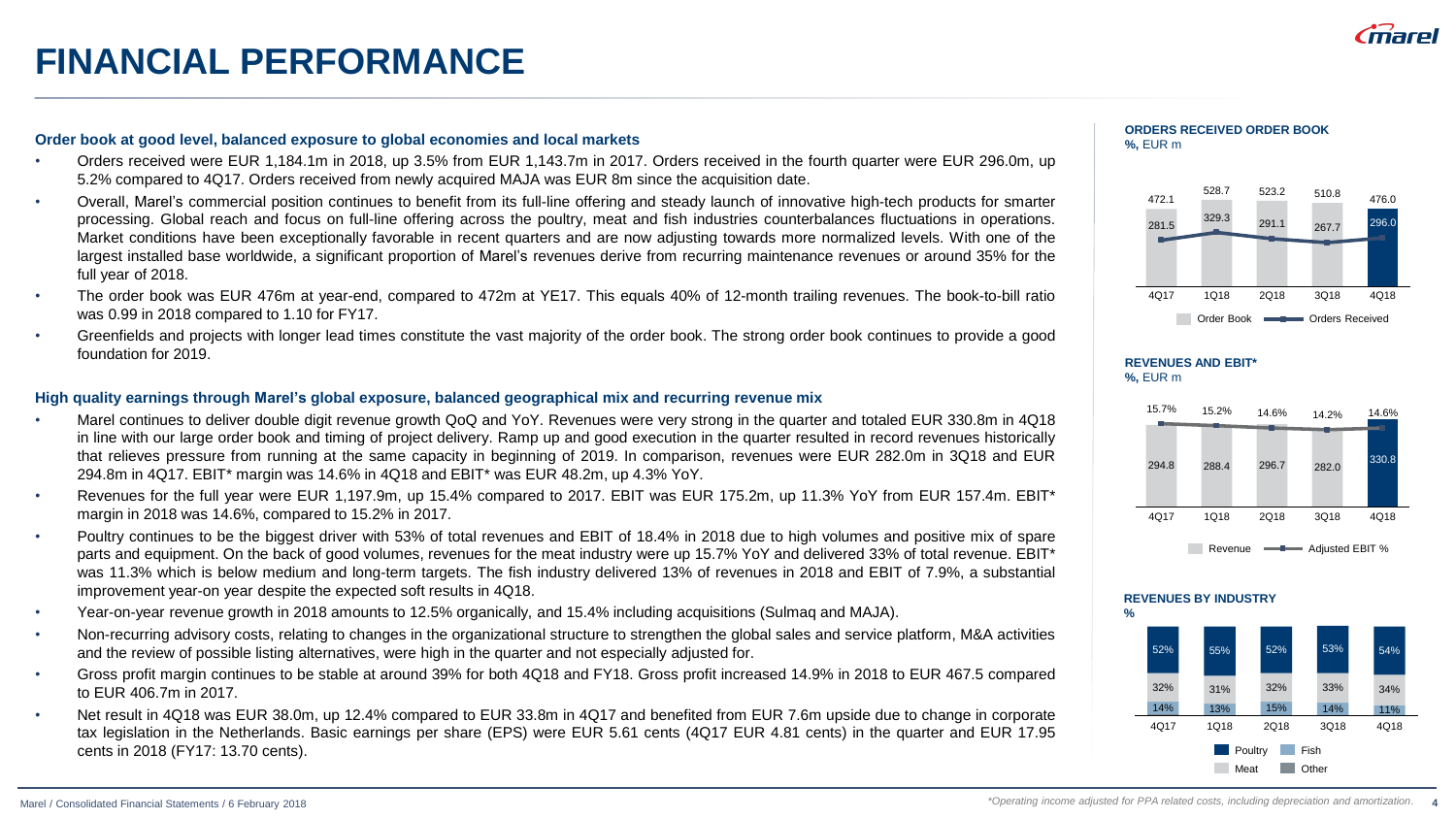# **FINANCIAL PERFORMANCE**

#### **MAJA acquisition closed on 14 August 2018**

• The acquisition of MAJA, the German food processing equipment manufacturer, was announced on 25 July 2018. The MAJA transaction was closed on 14 August 2018 and the results of MAJA have been included in the Consolidated Financial Statements from that date. In accordance with IFRS requirements, Marel performs a Purchase Price Allocation (PPA). Based on information currently available, a provisional goodwill amount of EUR 0.7m is reported in the 2018 financial statements. This amount will be adjusted based on the final outcome of the PPA-process.

#### **Free cash flow generation and superior working capital cycle**

- Free cash flow in the quarter was EUR 40.5m (4Q17: 36.8m) and EUR 120.6m in 2018 (FY17: 152.5m). The difference year-on-year is due to fluctuations and timing of orders received and down payments for large projects. Marel continues to invest in the business to prepare for future growth and its full potential. Investment activities are expected to be above normalized levels for the coming quarters.
- Net interest bearing debt including lease liabilities decreased by around EUR 23m in 4Q18. Net debt/EBITDA including lease liabilities was x2.0 at the end of 4Q18, compared to x2.1 at the end of 3Q18. Currently leverage is at the lower end of the targeted capital structure of x2-3 net debt/EBITDA, which underpins the financial capacity to support further growth and value creation.

#### **EUR 140 million long-term financing closed at 110-130bp over EURIBOR**

- Marel announced the completion of its first issue in the Schuldschein market. This new financing adds further diversification to our long term funding structure, providing additional operational flexibility to support our growth strategy and continued value creation.
- As announced on 31 October 2018, the target size for the issue was EUR 100m with floating and fixed tranches in maturities of five and seven years. The issue was oversubscribed, and in light of the strong investor interest in Marel as a credit and favorable conditions in international capital markets, the issue was subsequently raised to EUR 140 million. The vast majority of the Schuldschein, was placed in the 5-year tranche priced at 110 basis points over EURIBOR, and the 7-year tranche was priced at 130 basis points over EURIBOR. The investor base is well diversified across continental Europe and Asia. Joint bookrunners on the transaction were ABN AMRO, Bayerische Landesbank, and UniCredit.

#### **IFRS impact minimal and in line with previous estimates**

- On 1 January 2018, Marel implemented the new IFRS standards. The impact for the full year 2018 was in line with previous estimates. For detailed impact and explanations of these new standards reference is made to the 2017 and 2018 Consolidated Financial Statements.
- Impact of new IFRS standards in 2018:
	- IFRS 9 (Financial instruments): Very limited with main impact on net finance costs which was EUR 1.2m higher. Non-material impact on EBIT\*.
	- IFRS 15 (Revenues from contracts with customers): Limited impact on revenues of negative EUR 1.2m and negative EBIT\* effect of EUR 1.3m.
	- IFRS 16 (Leases): Minimal impact in 2018 and in line with what was estimated at year-end 2017. Non-material impact on EBIT\*, annual effect on EBITDA is around EUR 9m and net interest bearing debt increased by EUR 33m resulting in impact on net finance costs which was EUR 1.2m higher.



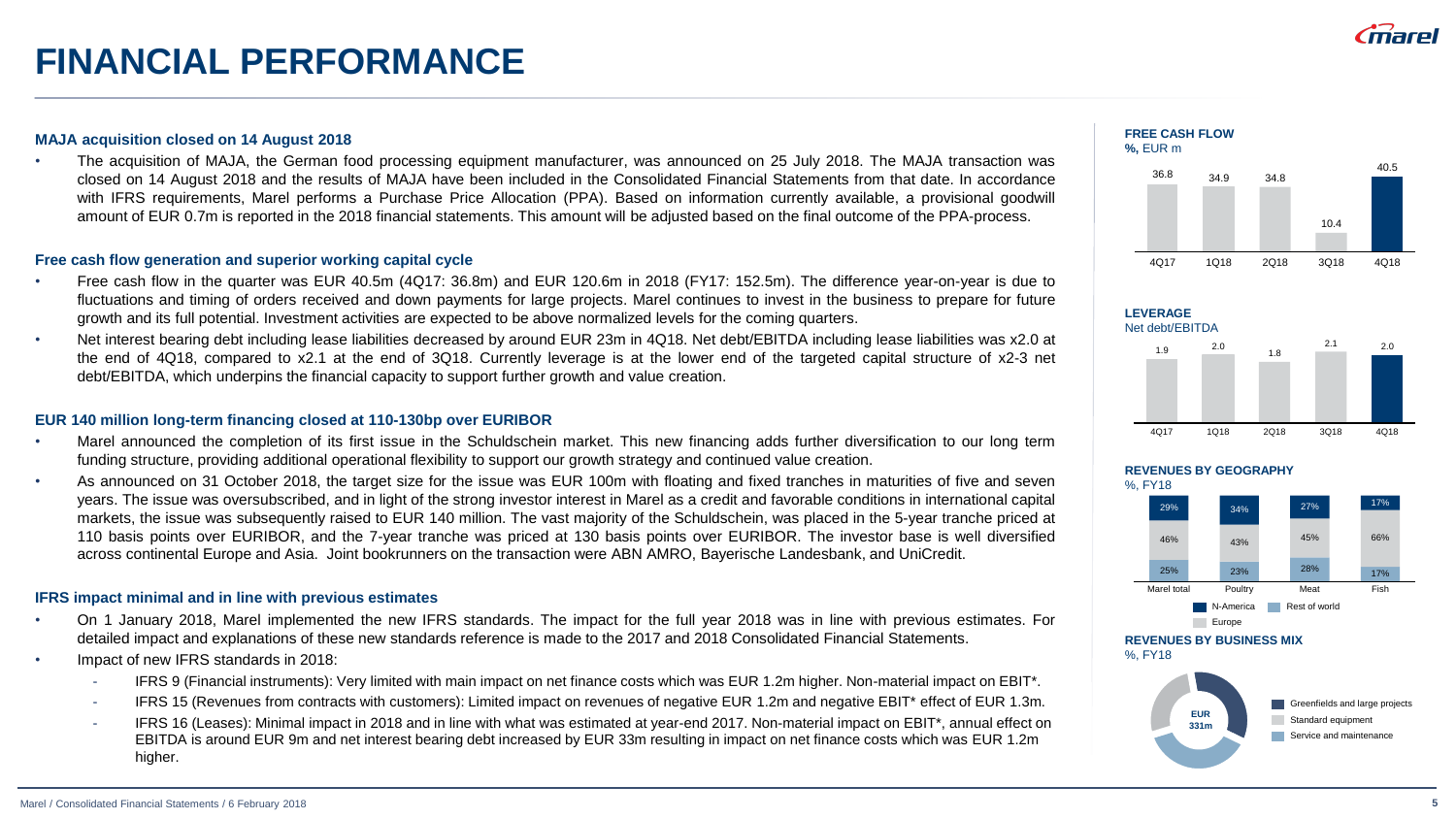## **INDUSTRY PERFORMANCE**

#### **MAREL POULTRY MAREL MEAT MAREL FISH**



- Marel Poultry's competitive position remains strong on the back of its established full-line product range, including standard equipment and modules, and service and spare parts revenue from its large installed base worldwide. Marel Poultry continued to deliver solid operational performance in 2018, with good orders received in the fourth quarter. Projects were well distributed geographically, Europe and Poland in particular as well as smaller orders coming in from the US.
- Primary processing in the US is experiencing a temporary slowdown on the back of trade issues with China and rising inventories. In such market conditions, there are opportunities to move US customers up the value chain. Turning to China, poultry prices have risen significantly, calling for local businesses to invest in automation to counter labor costs.
- Revenues for Marel Poultry in 4Q18 were up 15.1% YoY or EUR 177.2m (4Q17: 154.0m) based on high assembly volume in key locations. EBIT was EUR 36.4m (4Q17: 33.6m) and the EBIT margin was 20.5%. In 2018, revenues for Marel Poultry were EUR 638.2m, up 13.9% from 2017, EBIT was up 7.0% to EUR 117m and the EBIT margin was 18.4%.



• Recent acquisitions have made Marel Meat a full-line supplier to the meat processing industry, and further steps were taken throughout the year to fully integrate MPS and Sulmaq into the Marel Meat platform. The MAJA bolt-on acquisition to enhance Marel's offering in secondary processing was finalized in 3Q18 and next steps are focused around standardization and modularization.

10.0% 10.3% EBIT\* as a % of revenues 11.3% 11.5%

- Orders received for Marel meat have risen throughout the year and 2019 will start with a record high order book. Large projects include slaughter and logistics greenfield projects in Russia. Spain and Vietnam. The upselling of secondary and further processing equipment is also firming up, which is a key focus area in order to reach long-term targets.
- Revenues were EUR 112.3m, up 17.6% YoY (4Q17: EUR 95.5m) and EBIT\* was EUR 11.2m, up 14.3% YoY (4Q17: 9.8m), resulting in an EBIT\* margin of 10.0%. In 2018, revenues for Marel Meat were EUR 387.0m, up 15.7% over the year. EBIT\* margin for the same period was 11.3%. Management is targeting medium and long-term EBIT\* margin expansion for Marel Meat, through increased efficiency with further standardization and improved upselling.



- The order book for Marel Fish has slowed down after a good first half of the year in 2018. There was good geographical and product diversity in orders received in 2018, including greenfield projects and salmon sector orders in Chile, France and Norway. Projects over the year include a whitefish projects in Namibia, a refit of a salmon factory in Chile, while the first Flexicut for cod was sold in South Europe and the first Flexicut installed in Russia.
- Marel Fish is focused on becoming a full-line provider for wild whitefish, farmed salmon and farmed whitefish. Higher investments in innovation to close application gaps, and greater emphasis on standardization of the business have delivered good orders received and improved margins.
- Although the full year of 2018 delivered strong revenues for Marel Fish, up 20.3% to EUR 159.1m, revenues in 4Q18 were down 9.1% YoY or EUR 37.8m (4Q17: 41.6m). EBIT for the full year was EUR 12.6m (FY17: 5.6m) and the EBIT margin was 7.9% (FY17: 4.2%), a substantial improvement year-on year despite the soft results in 4Q18.
- As previously stated, the short-term operational margin for Marel Fish was likely to adjust downwards, however management is targeting medium and long-term EBIT margin expansion for the industry segment.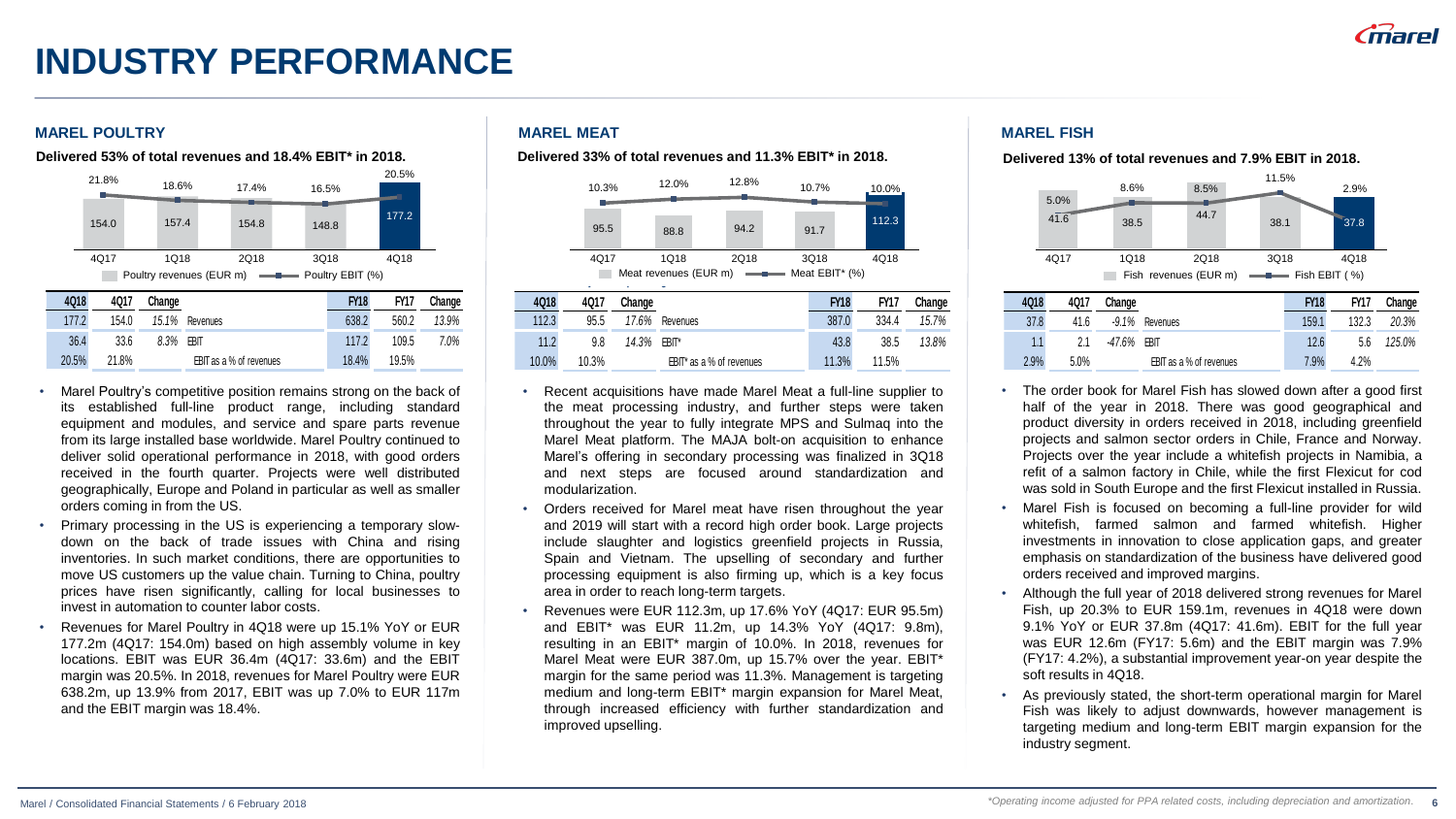# **OUTLOOK AND OTHER**



- Marel enjoys a balanced exposure to global economies and local markets. Market conditions have been exceptionally favorable but are currently more challenging in light of geopolitical uncertainty and the general slowdown in global economic growth.
- In the period 2017-2026, Marel is targeting 12% average annual revenue growth through market penetration and innovation, complemented by strategic partnerships and acquisitions.
	- Marel's management expects 4-6% average annual market growth in the long term. Marel aims to grow organically faster than the market, driven by innovation and market penetration.
	- Maintaining solid operational performance and strong cash flow supports average 5-7% revenues growth annually by acquisition.
	- Marel's management expects basic earnings per share (EPS) to grow faster than revenues.
- Growth will not be linear but based on opportunities and economic fluctuations. Operational results may vary from quarter to quarter due to general economic developments, fluctuations in orders received and timing of deliveries of larger systems.

### **Investor meeting and webcast 7 February 2019**

- On Thursday 7 February 2019, at 8:30 am (GMT), Marel will host an investor meeting where CEO Árni Oddur Thórdarson and CFO Linda Jónsdóttir will give an overview of the financial results and operational highlights in Q4 2018 and for the full year. The meeting is conducted in English and will be held at Marel's headquarters in Iceland.
- Please note that the meeting will also be [webcast live on marel.com](http://www.marel.com/webcast) and online participants take part in the Q&A session.

### **FINANCIAL CALENDAR**

- Marel will publish its interim and annual Condensed Consolidated Financial Statements according to the below financial calendar:
	- AGM 6 March 2019
	- Q1 2019 29 April 2019
	- Q2 2019 24 July 2019
	- Q3 2019 23 October 2019
	- Q4 2019 5 February 2020
	- AGM 4 March 2020
- Financial results will be disclosed and published after market closing.

#### **DISCLAIMER**

#### **Forward-looking statements**

Statements in this press release that are not based on historical facts are forward-looking statements. Although such statements are based on management's current estimates and expectations, forward-looking statements are inherently uncertain. We therefore caution the reader that there are a variety of factors that could cause business conditions and results to differ materially from what is contained in our forwardlooking statements, and that we do not undertake to update any forward-looking statements. All forward-looking statements are qualified in their entirety by this cautionary statement.

#### **Market share data**

Statements regarding market share, including those regarding Marel's competitive position, are based on outside sources such as research institutes, industry and dealer panels in combination with management estimates. Where information is not yet available to Marel, those statements may also be based on estimates and projections prepared by outside sources or management. Rankings are based on sales unless otherwise stated.

#### **US Disclaimer**

Any sale of Marel hf.'s ordinary shares has not been and will not registered under the United States Securities Act of 1933, as amended (the Securities Act), and will not be offered or sold in the United States absent registration or an applicable exemption from the registration requirements of the Securities Act. There will be no public offer of the ordinary shares in the United States (for these purposes, the "United States" means the United States of America, its territories and possessions, any State of the United States, and the District of Columbia).

### **INVESTOR RELATIONS**

**Tinna Molphy** Manager in Investor Relations **Marino Þór Jakobsson** Investor Relations Analyst

[IR@marel.com](mailto:investors@marel.com) Tel: (+354) 563 8001.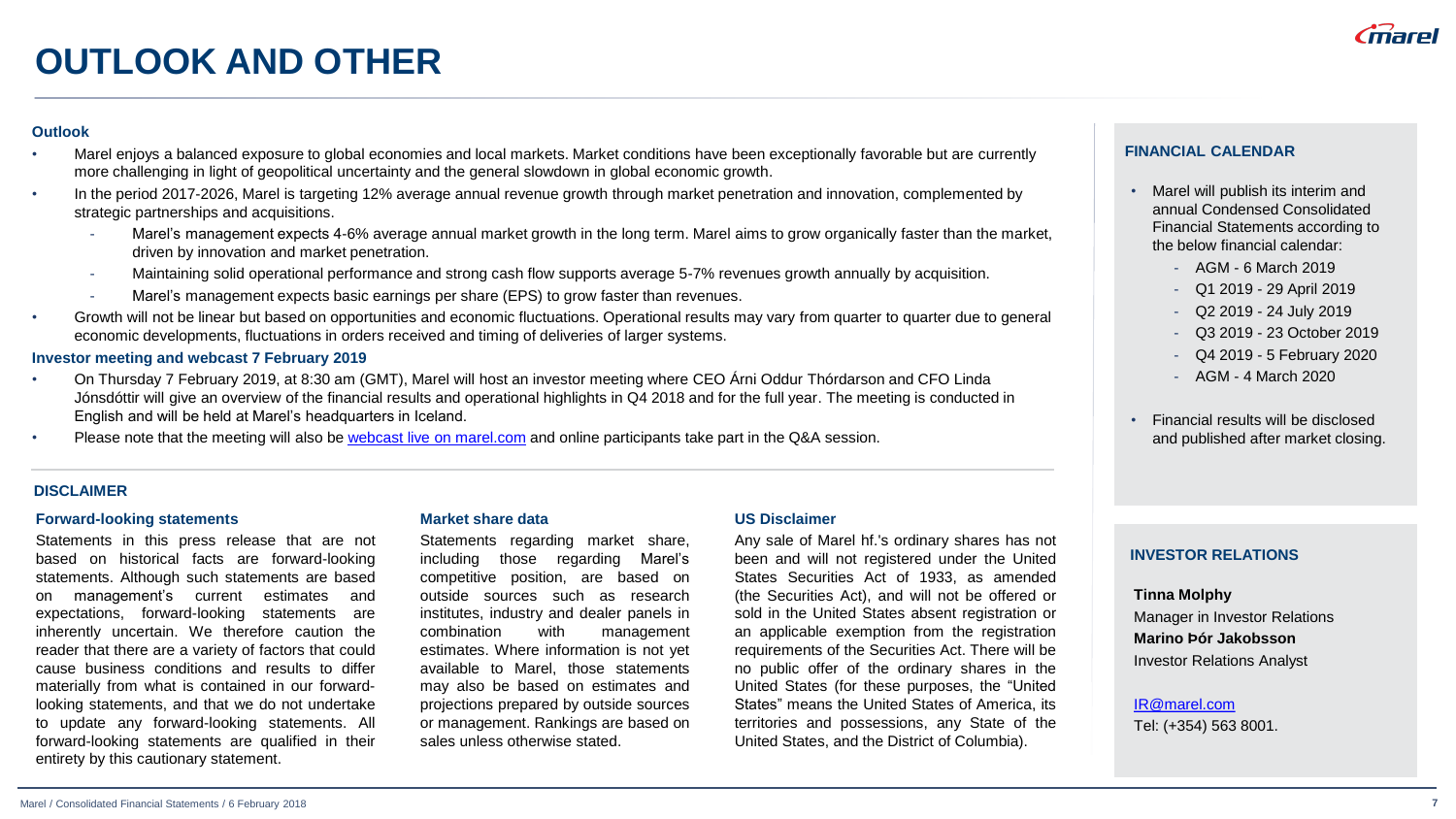

### **ANNUAL KEY FIGURES 2018**







**EBIT\*** %



**FREE CASH FLOW** EUR m



**LEVERAGE** Net debt/EBITDA